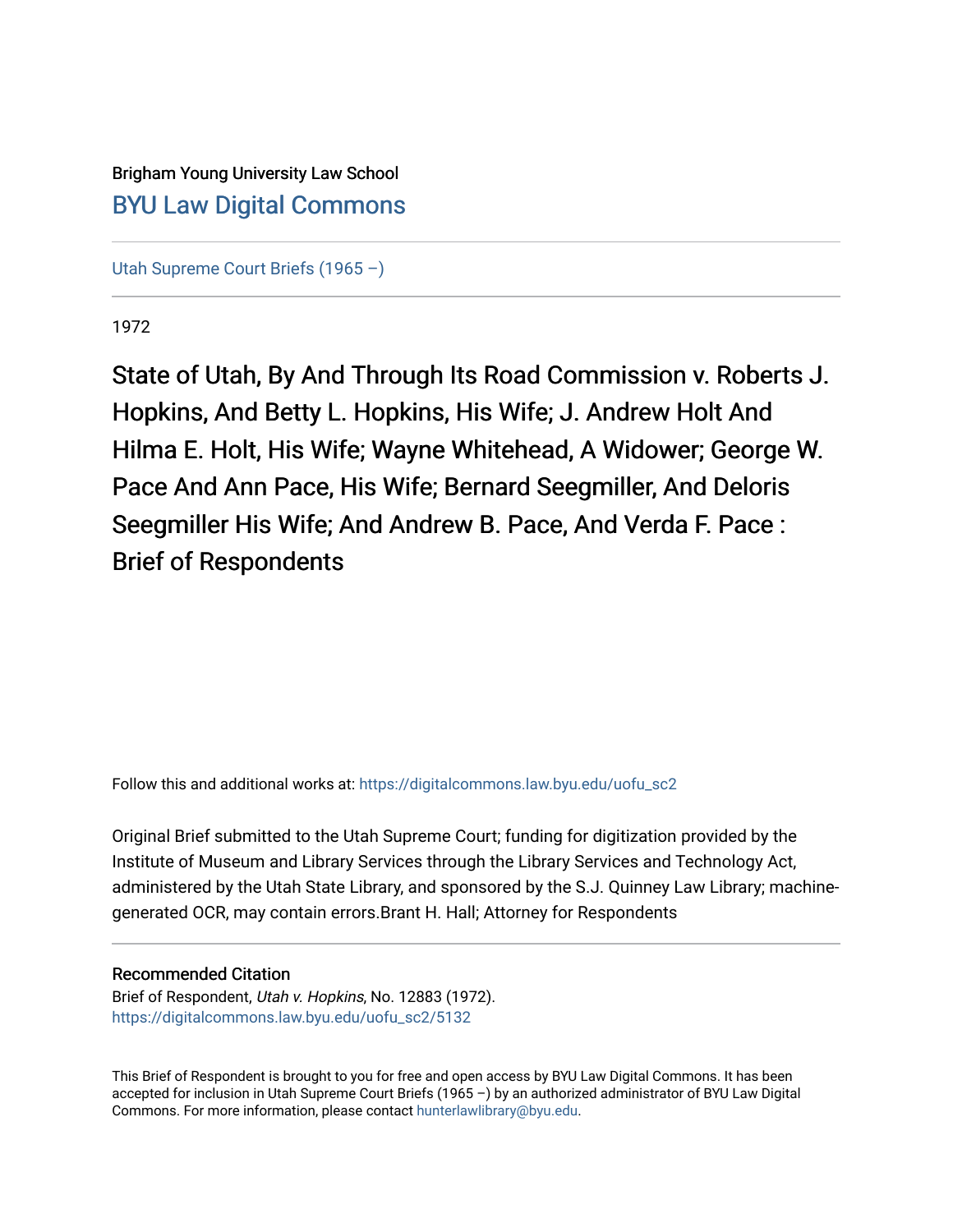# IN THE SUPREME COURT OF THE STATE OF UTAH

STATE OF UTAH, by and through its ROAD COMMISSION.

*Plaintiff and Appellant,* 

vs.

ROBERT J. HOPKINS, and BETTY L. HOPKINS, his wife; J. ANDREW HOLT and HILMA E. HOLT, his wife; WAYNE WHITEHEAD, a widower; GEORGE W. PACE and ANN PACE, his wife; BERNARD SEEGMILLER, and DELORIS SEEGMILLER, his wife; and ANDREW B. PACE, and VERDA F. PACE, his wife,

Case No. 12688

*Defendants and Respondents.* 

# BRIEF OF RESPONDENTS

 $\mathbf{I}$ Appeal from Judgment on the Verdiet of the Fifth Judicial District Court, Washington County, State of Utah Honorable J. Harlan Burns, Judge, presiding,

> VERNON B. ROMNEY Attorney General ROBERT L. GARDNER Assistant Attorney General 172 North Main Street Cedar City, Utah Attorneys for Plaintiff. Appellant

d

BRANT H. WALL, ESQ.<br>Suite 500, Judge Buildin Salt Lake City, Utah 84111 and PHILLIP L. FOREMASTER, ESQ.<br>75 North 100 East<br>St. George, Utah Attorneys for Defendants-<br>Respondents<br> $\begin{array}{c} \begin{array}{c} \cdot \\ \cdot \\ \cdot \end{array} \end{array}$ S E P '.'J 197 *2* 

Clork, Supreme Court. Die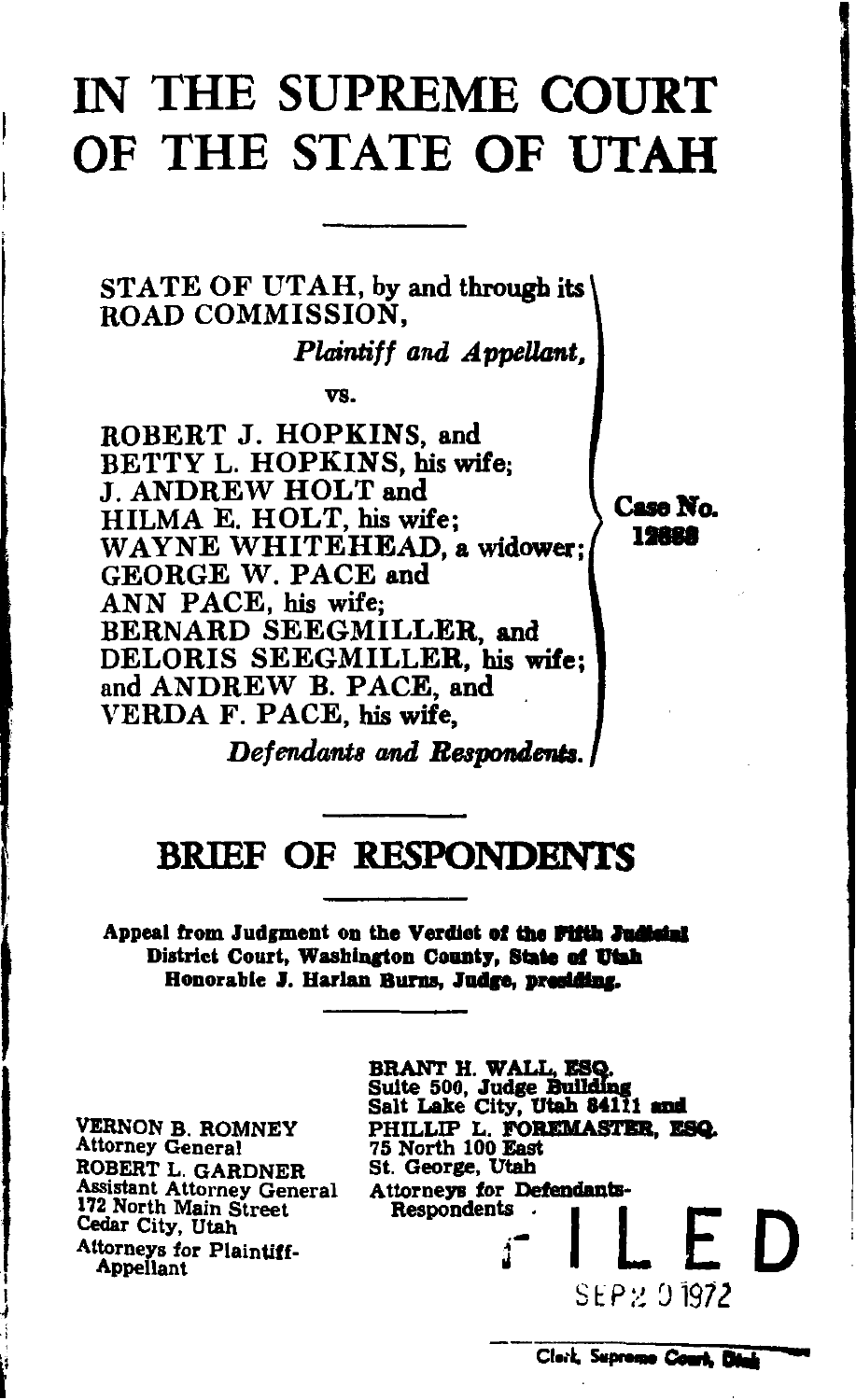#### TABLE OF CONTENTS

THE RULING OF THE TRIAL COURT IN REFUSING TO PERMIT TESTI-MONY AS TO THE PRICE PAID BY THE LANDOWNERS FOR THE SUB-JECT PROPERTY AS EVIDENCE OF ITS PRESENT YALUE WAS IN FACT IN ACCORDANCE WITH RULING CASE LA \V ···············-··-··········--···········--·········· 6

#### POINT II:

POINT I:

THE RULING OF THE COURT PER-MITTING DEFENDANTS' EXPERT WITNESSES TO USE A PLAT OR PLATS SHOWING THE LAND DI- \'IDED INTO LOTS AS ALLOWED BY ORDINANCE AND CUSTOM WAS XOT EHHOR ---······· ··-···········--·····-····--····--······ 8

i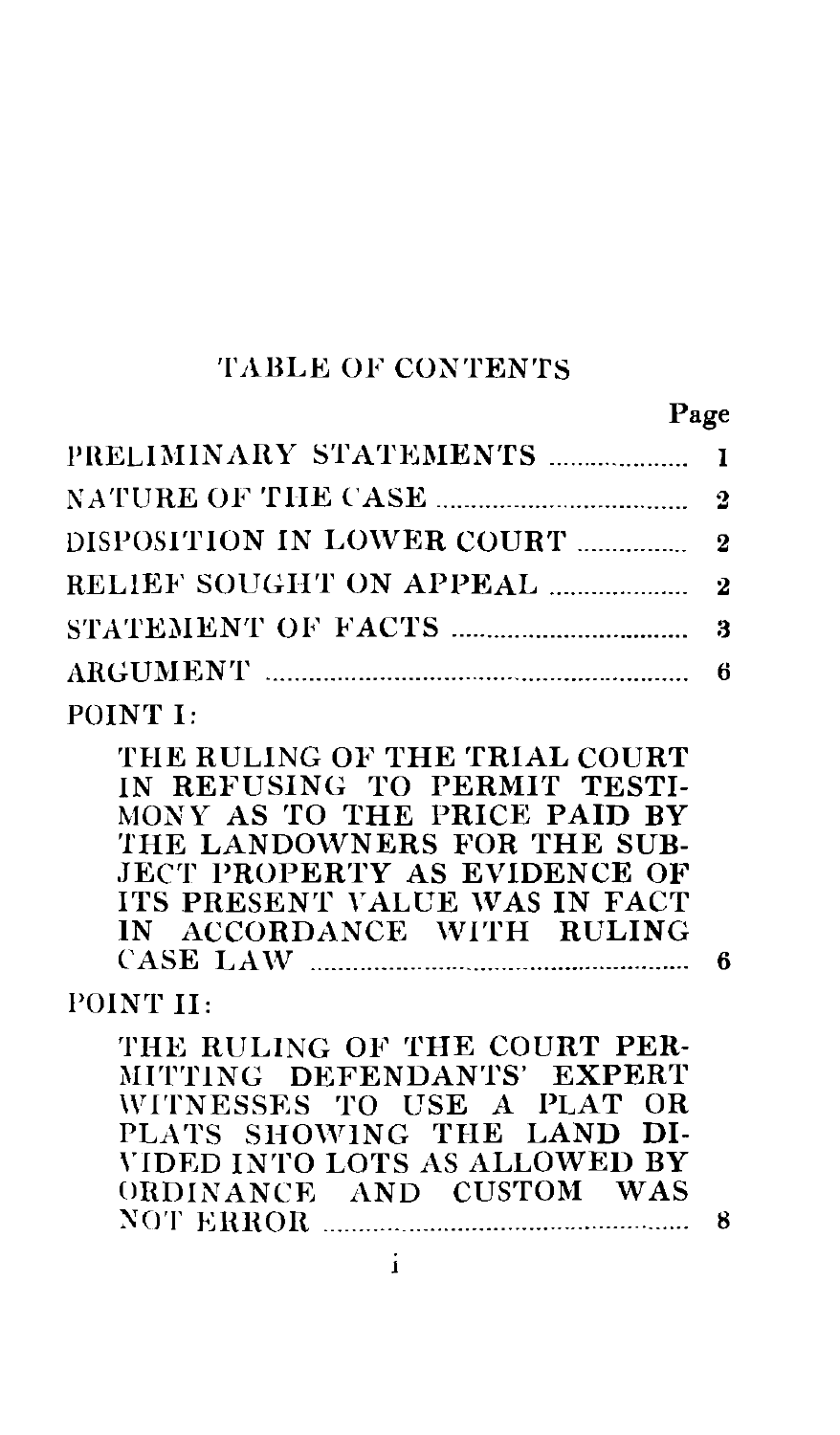| POINT III:<br>$P_{\rm 40c}$                                |  |
|------------------------------------------------------------|--|
| THE DEFENDANT LANDOWNERS<br>MET THEIR BURDEN OF PROOF ON   |  |
| POINT IV:                                                  |  |
| THE VERDICT WAS SUPPORTED BY<br>COMPETENT EVIDENCE AND WAS |  |
| <b>CONCLUSION</b>                                          |  |

## CASES CITED

| Board of Education of Logan City School District<br>v. Croft, 13 Utah 2d 310, 373 P.2d 697  14 |  |
|------------------------------------------------------------------------------------------------|--|
| City of Wichita v. Jennings, 199 Kan. 621, 433 P.2d                                            |  |
| Commonwealth Dept. of Highway v. McCready                                                      |  |
| Knollman v. United States (6th Cir. 1954), 214                                                 |  |
| Montana State Highway Commission vs. Jacobs,                                                   |  |
| Salt Lake County v. Kazura, et al, 22 Utah 2d 313.                                             |  |
| State of Alaska v. 7.016 Acres, et al, 466 P.2d 364 13                                         |  |
| State Highway Commission of Kansas v. Lee, 485                                                 |  |
| State of Utah v. Bingham Gas & Oil Co., 21 Utah                                                |  |
| State of Utah v. Hawes, et al, 20 Utah 2d 246, 436                                             |  |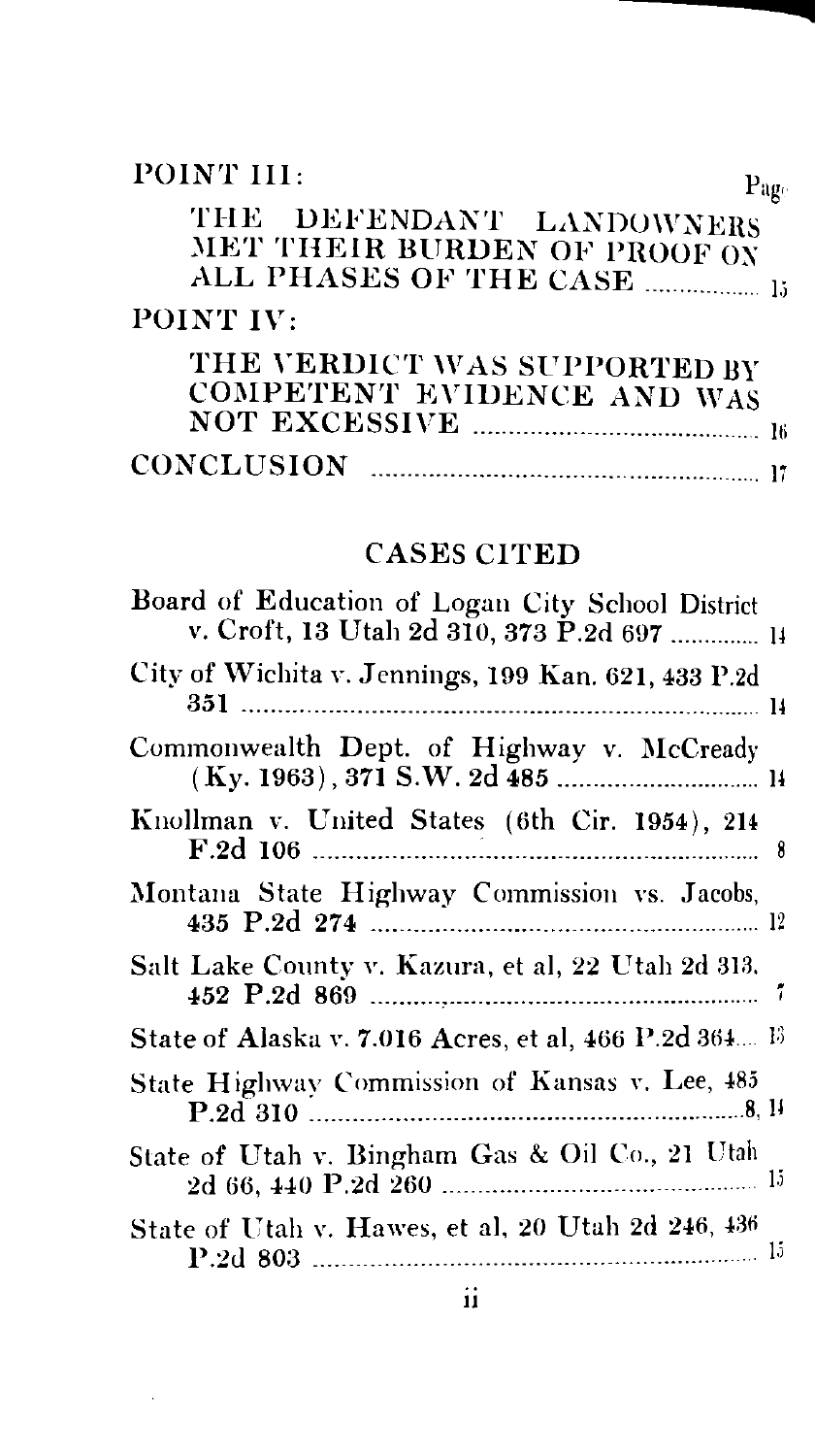Page

| State of Utah v. Jones, 24 Utah 2d 154, 467 P.2d      |  |
|-------------------------------------------------------|--|
| state of Utah v. Peek, 1 Utah 2d 263, 265 P.2d 630. 7 |  |
| State of Utah v. Style-Crete, Inc., 20 Utah 2d 365,   |  |
| State of Utah v. Tedesco, 4 Utah 2d 248, 291 P.2d     |  |
| State of Utah v. Williams, et al, 22 Utah 2d 301,     |  |
| State Road Commission v. Silliman, 22 Utah 2d 33,     |  |

# **AUTHORITIES CITED**

| 5 Nichols on Eminent Domain, Sec. 18.11 (2)  14   |  |
|---------------------------------------------------|--|
| Nichols on Eminent Domain, Sec. 21.31, Vol. 5, p. |  |
|                                                   |  |
|                                                   |  |

## **RULES CITED**

|--|--|--|--|--|--|--|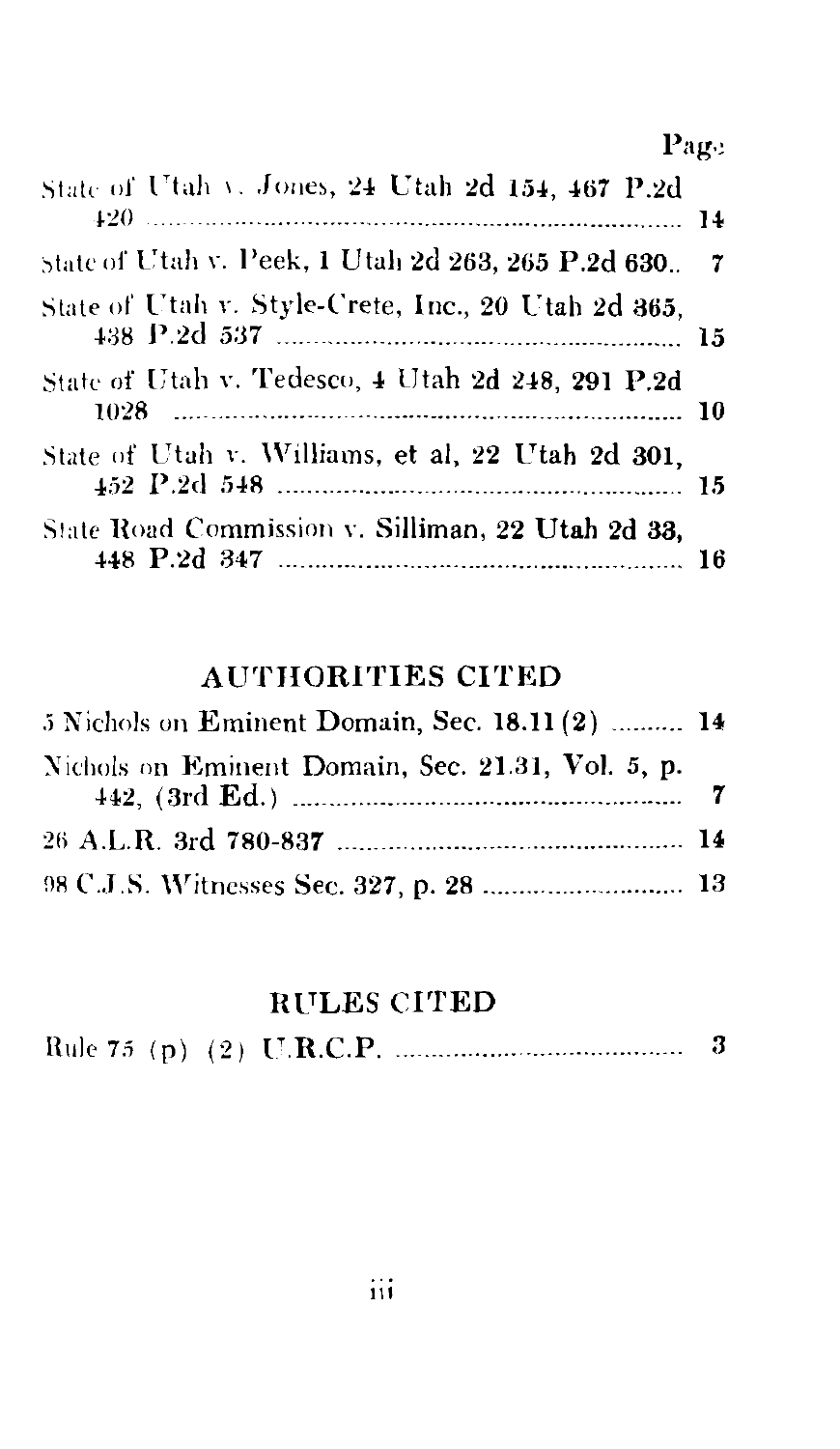# **IN THE SUPREME COURT OF THE STATE OF UTAH**

 $STATE$  OF UTAII, by and through its ROAD COMMISSION. *Plaintiff and Appellant,*  vs. ROBERT J. HOPKINS, and BETTY L. HOPKINS, his wife; J. ANDREW HOLT and lllLi\IA E. HOLT, his wife; WAYNE WHITEHEAD, a widower; GEORGE W. PACE and ANN PACE, his wife; BERNARD SEEGMILLER, and DELORIS SEEGMILLER, his wife; and ANDREW B. PACE, and \'EHDA F. PACE, his wife, Case No. 12883

*Defendants and Respondents.* 

# **BRIEF OF RESPONDENTS**

#### PRELIMINARY STATEMENT

,\IJ italics are ours and are added for emphasis. **"R"**  Infers to Record and "Tr." refers to Transcript of Recorrl.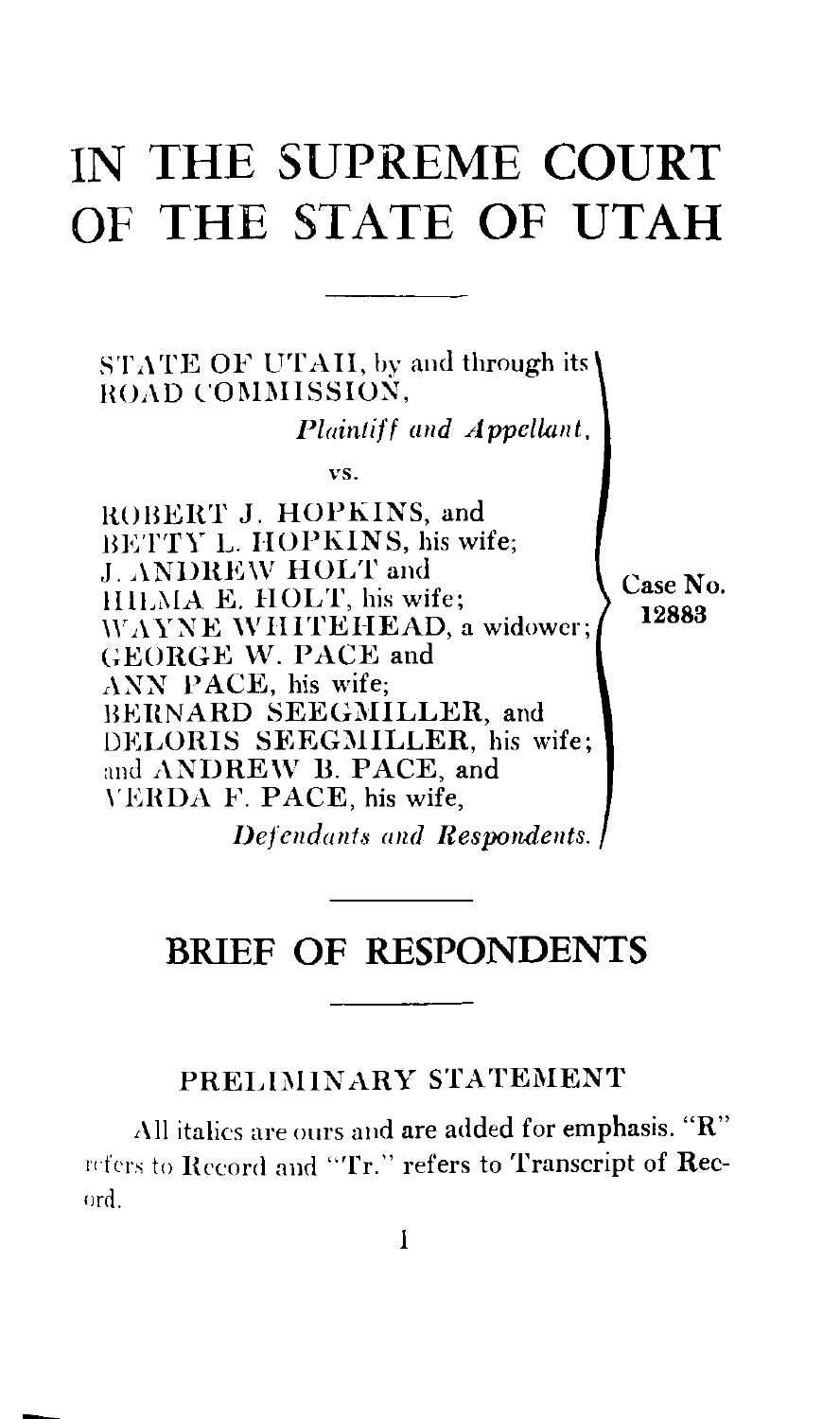#### **NATURE OF THE CASE**

This is an action in eminent domain. In July, 1970 the State Road Commission instituted proceedings on the District Court of Washington County to condema portions of three city blocks belonging to the Respond ents herein, for the development and construction of a portion of Interstate Highway 1-15. The anneal herein is taken by the State from the Judement on the Verdict entered by the trial court.

### DISPOSITION IN LOWER COURT

The owners admitted and the trial court found that the Road Commission was authorized to condemn and the requisite finding of public use and necessity was made as to the property of the Respondents. The case was tried to a jury, the Honorable J. Harlan Burns. Judge, presiding. At the conclusion a verdict was returned in favor of the Respondents and against the State Road Commission

The motion of the State for a new trial on the ground of errors in law, excessiveness of the verdict. and insufficiency of the evidence to justify the verdict was denied by the trial court on March 10, 1972 (Sup. Tr. 5)

#### **RELIEF SOUGHT ON APPEAL**

The State Road Commission herein seeks a reversal of the Judgment on the Verdict entered by the trial court.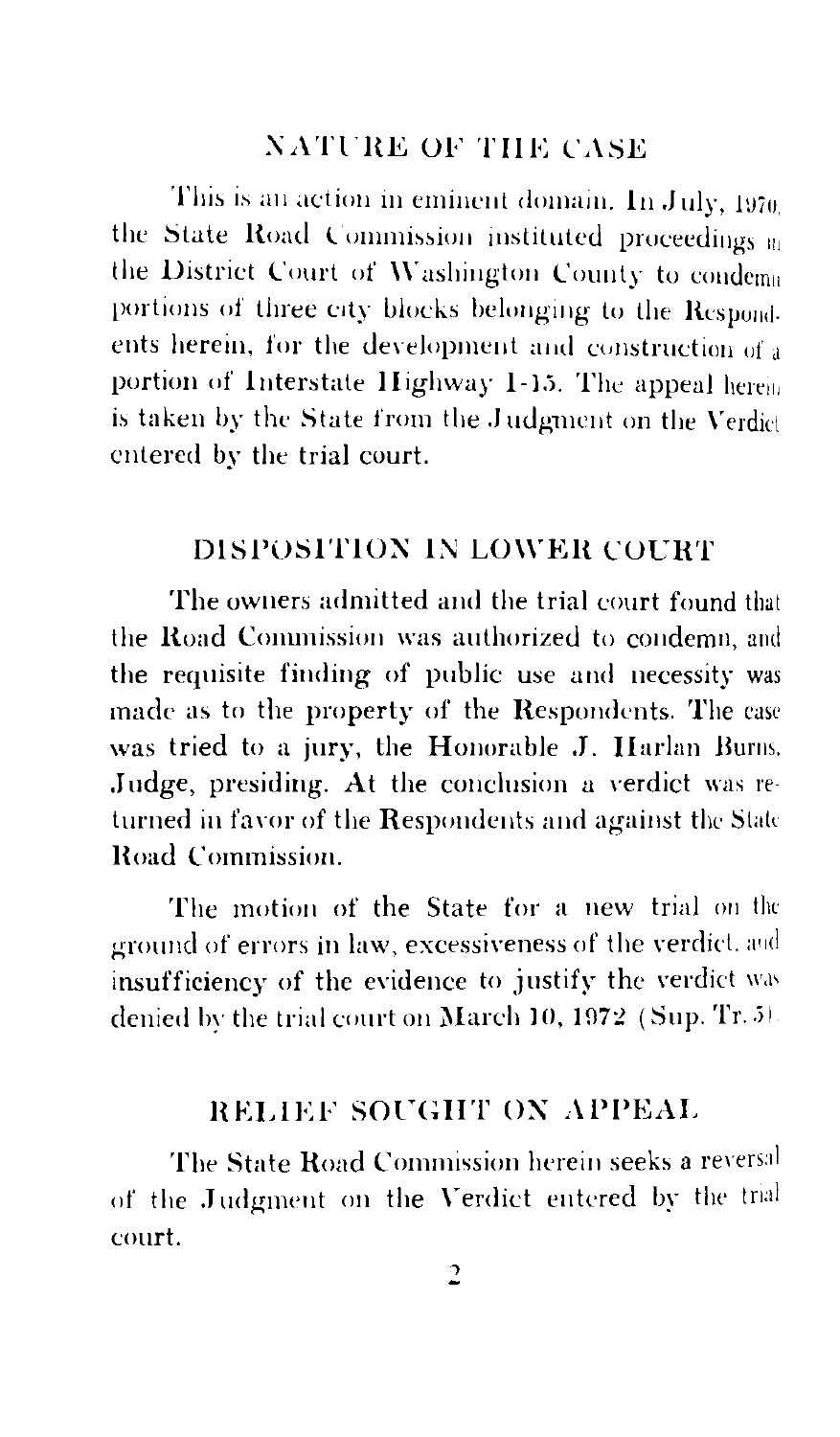#### STATEMENT OF FACTS

In the Statement of Facts submitted by State's counsel he has failed to set forth all of the facts which support the verdict and the trial court's rulings on matters of law. Therefore, in order that the court be advised of the issues, Respondents deem it necessary and appropriate to make their own Statement of Facts pursuant to  $75(p)(2)$  U.R.C.P.

The State Hoad Commission instituted proceedings in  $1970$  to condemn three  $(3)$  separate parcels of land belonging to the Respondents. It was established that July 1, 1970 was the date of "taking" (Tr. 19, 20). The total ownership involved  $5.72$  acres of which  $3.58$  acres were taken for highway development leaving a remainder of 2.14 acres. The three parcels involved, although described by metes and bounds in the complaint, were in fact parts of Lots 2 and 3, Block 28, Lots 4, 5 and 6, Block 21, part of Lot 3, Block 21, and parts of Lots 3, 4, and 5, Block 20, Plat "E," St. George City Survey. (Exhibit P-1, Tr. 9, 11, 27, 59). On the date of laking, the properties were unimproved (Tr. 29). However, each parcel was platted and laid out within the bounds of St. George City and bounded by dedicated streets (Tr. 11, 27, 28, 59 and 60, Ex. P-1). Dixie College is located one block west of the subject property  $(Tr.60, 142)$ .

The Zoning Ordinance in effect at the date of tak- $11/19$  was R-3 which permitted multiple and single family  $,\,\mathrm{dw}$  llings  $(Tr, 58, 59)$ .

--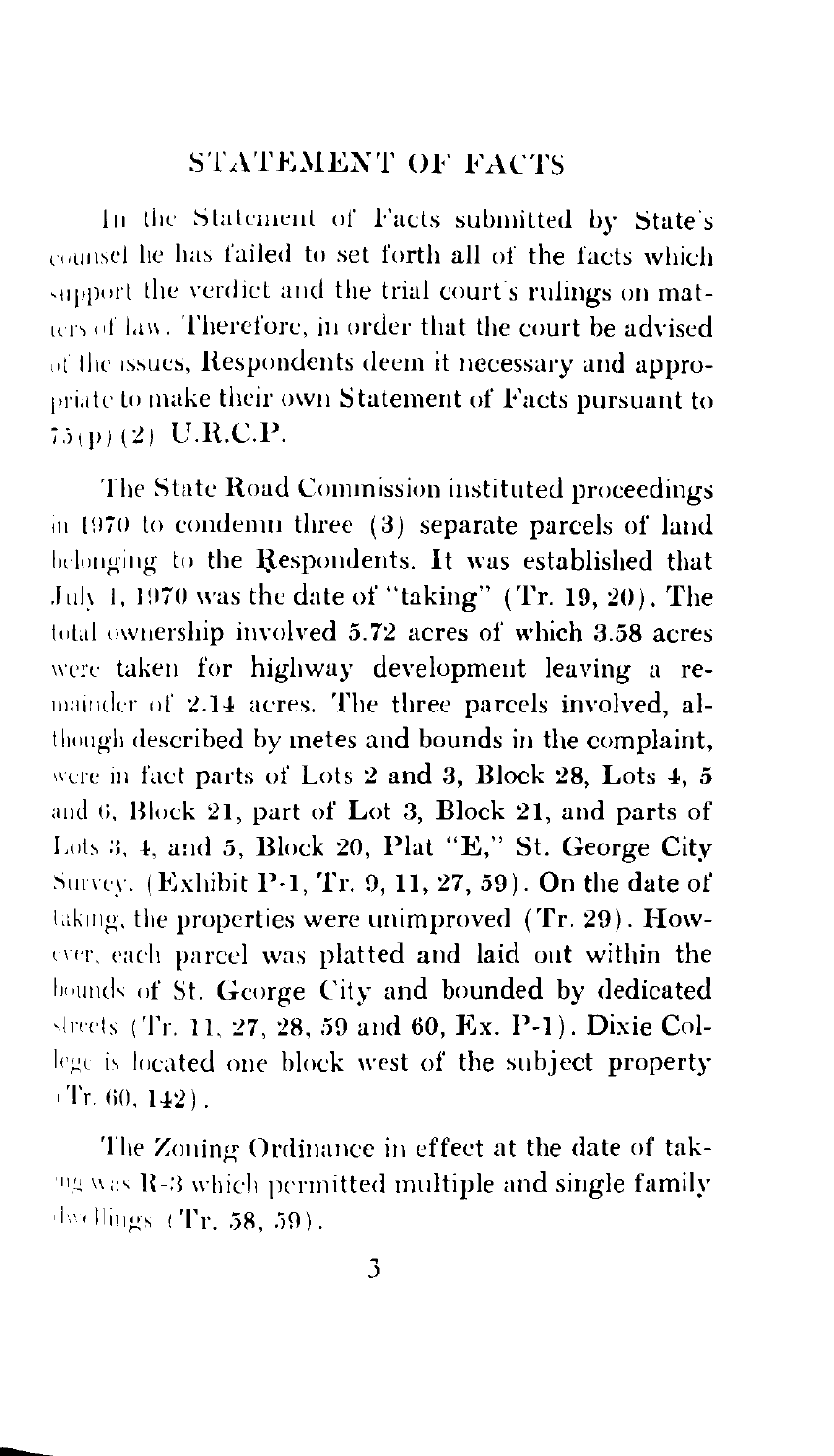All witnesses agreed that the highest and best us. was for multiple and single family dwellings, which fact was conceded by the State from the inception of the trial (Tr. 194, 234, 286, 287, 143, 72).

The zoning further required a minimum lot size of  $6,000$  square feet with not less than  $60$  feet frontage (tr. 59). The lots shown on Exhibit "P-1" and in conformity with the St. George City Survey, were  $132$  feet x  $264$ feet, and under the usual and normal procedure, as allowed by Ordinance, these lots were further divided into four  $(4)$  building lots each, 66 feet x 132 feet, (Tr.  $185$ ). A typical plan of use, as permitted by the existing Zoning Ordinance, was to divide the subject properties for residential use, in accordance with Exhibit D-1. which was admitted in evidence by the Court for illustrative purposes  $(Tr. 70)$ .

In 1957 public hearings were conducted in the St George area relative to the proposed location of the Jn. terstate Highway (Tr. 221), and it was common knowledge among the citizens of the St. George area that the freeway was going to be constructed in the general area of the subject properties. The State's own expert wit· 11ess testified that he found no sales in the area of the proposed taking (Tr. 221).

There was further testimony that for many years the area of the subject property had been under threat of land condemnation by a proposed expansion of College (R. 102. 177, 180).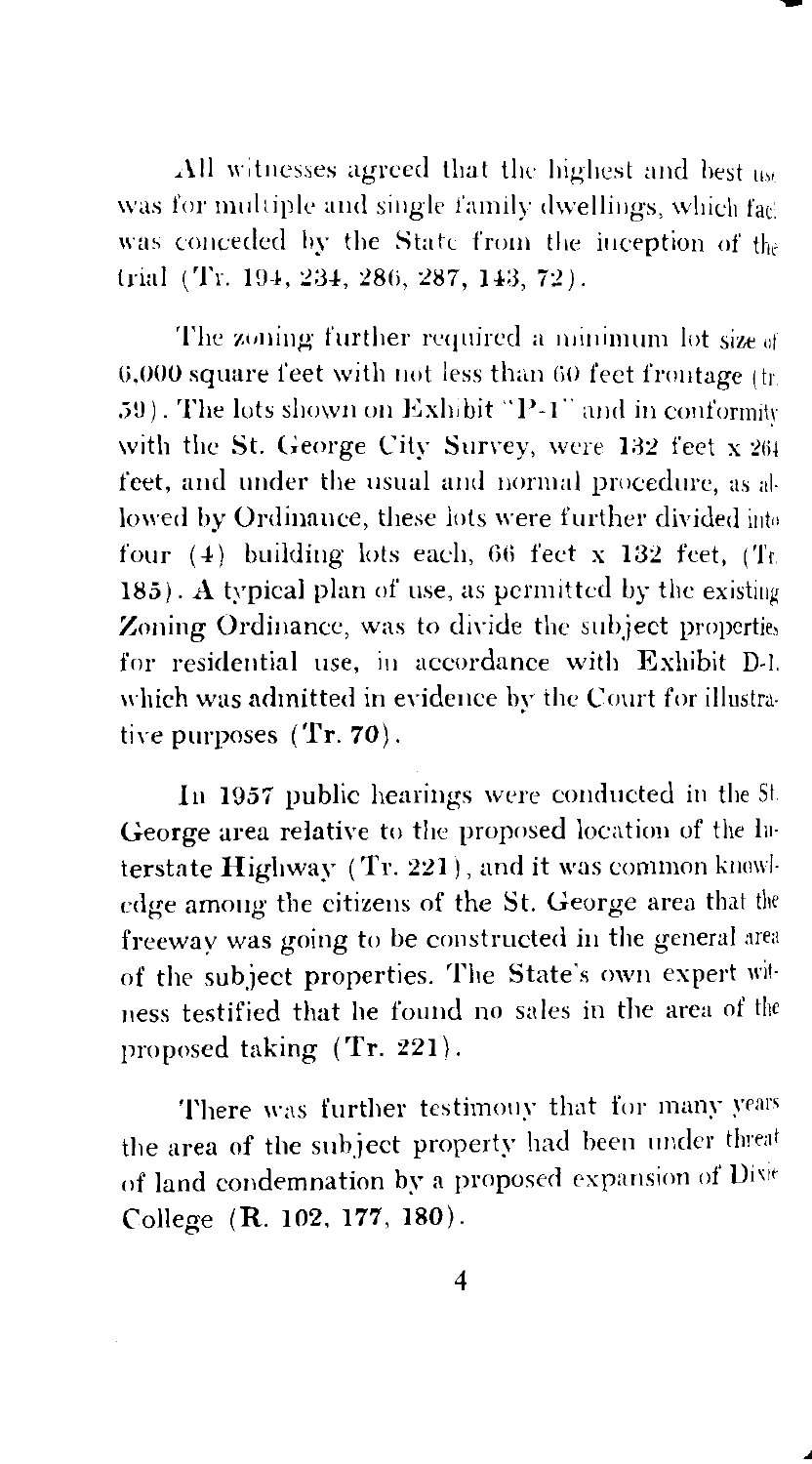The three city blocks involved were located in a north-south direction with the new highway facility transversing the property diagonally from northeast to southwest thereby creating odd shaped remainder parcels (Ex. P-1).

The landowners produced two witnesses on the issue of just compensation, whose opinions on fair market value of the properties condemned and the damages to the remainder were, respectively:

| \$91,000.00                         |
|-------------------------------------|
| 13,000.00                           |
| \$79,000.00                         |
|                                     |
|                                     |
|                                     |
| \$89,700.00<br>9,600.00             |
| \$80,100.00                         |
|                                     |
|                                     |
|                                     |
|                                     |
| <b>CLARK HOUSTON (Tr. 157, 158)</b> |

mission were respectively: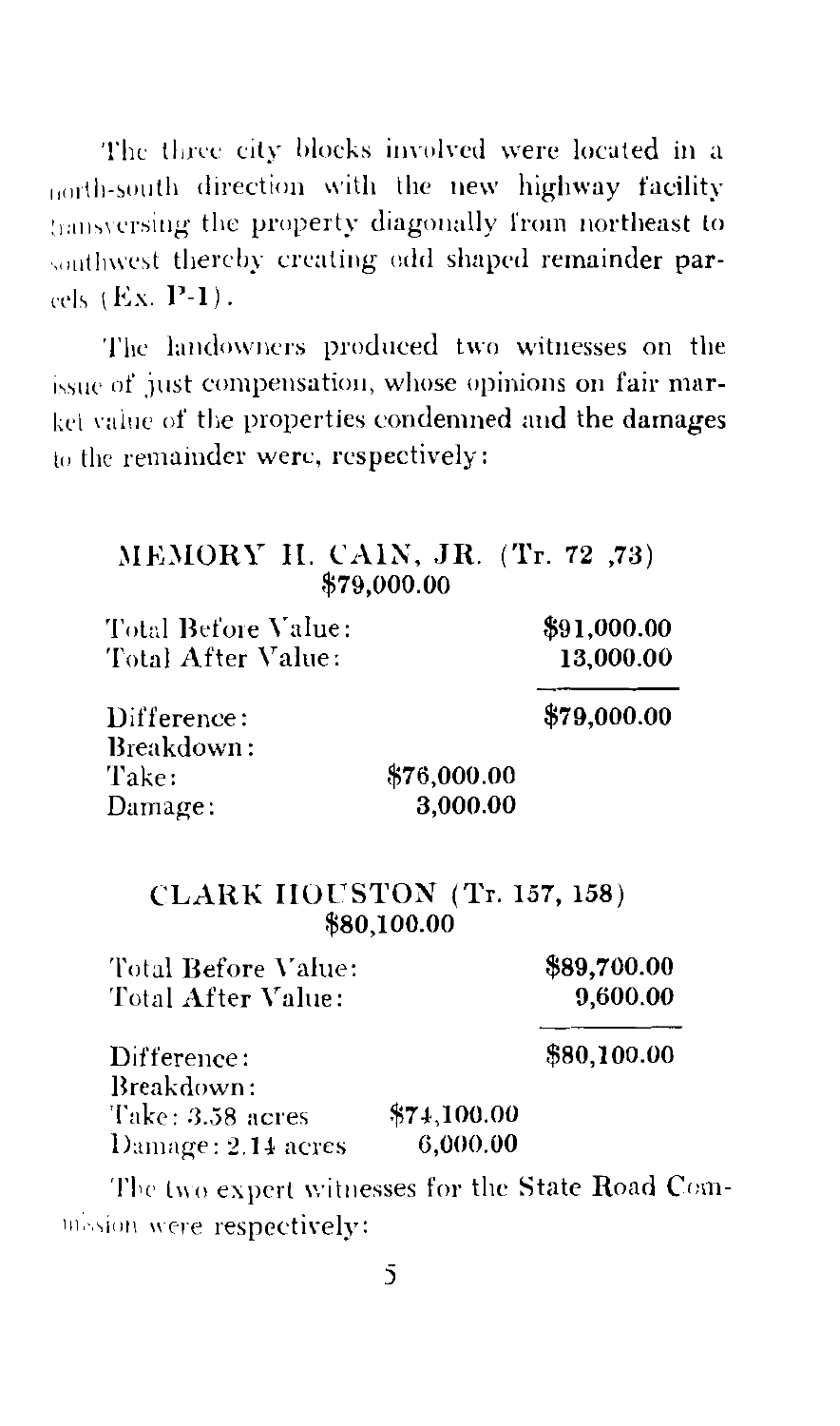## HOBEHT LEWIS (Tr. *1U5)*  \$46,500.00

| Take:    | \$35,800.00 |  |
|----------|-------------|--|
| Damage : | 10,700.00   |  |
| Total:   | \$46,500.00 |  |

#### KEN ESPLIN (Tr. 236, 237) \$44,941.64

| Take:   | \$35,867.30 |
|---------|-------------|
| Damage: | 9,004.34    |
| Total:  | \$44,941.64 |

The jury found the market value of property taken to be the sum of \$66,500.00 and damages to the re· mainder at \$7,000.00 for a total award of \$73,500.00 (.Jury Verdict) .

#### ARGUMENT

#### POINT I

THE RULING OF THE TRIAL COURT IN **REFUSING TO PERMIT TESTIMONY AS TO** THE PRICE PAID BY THE LANDOWNERS FOR THE SUBJECT PROPERTY AS EVI-DENCE OF ITS PRESENT VALUE WAS IV FACT IN ACCORDANCE WITH RULING CASE LAW.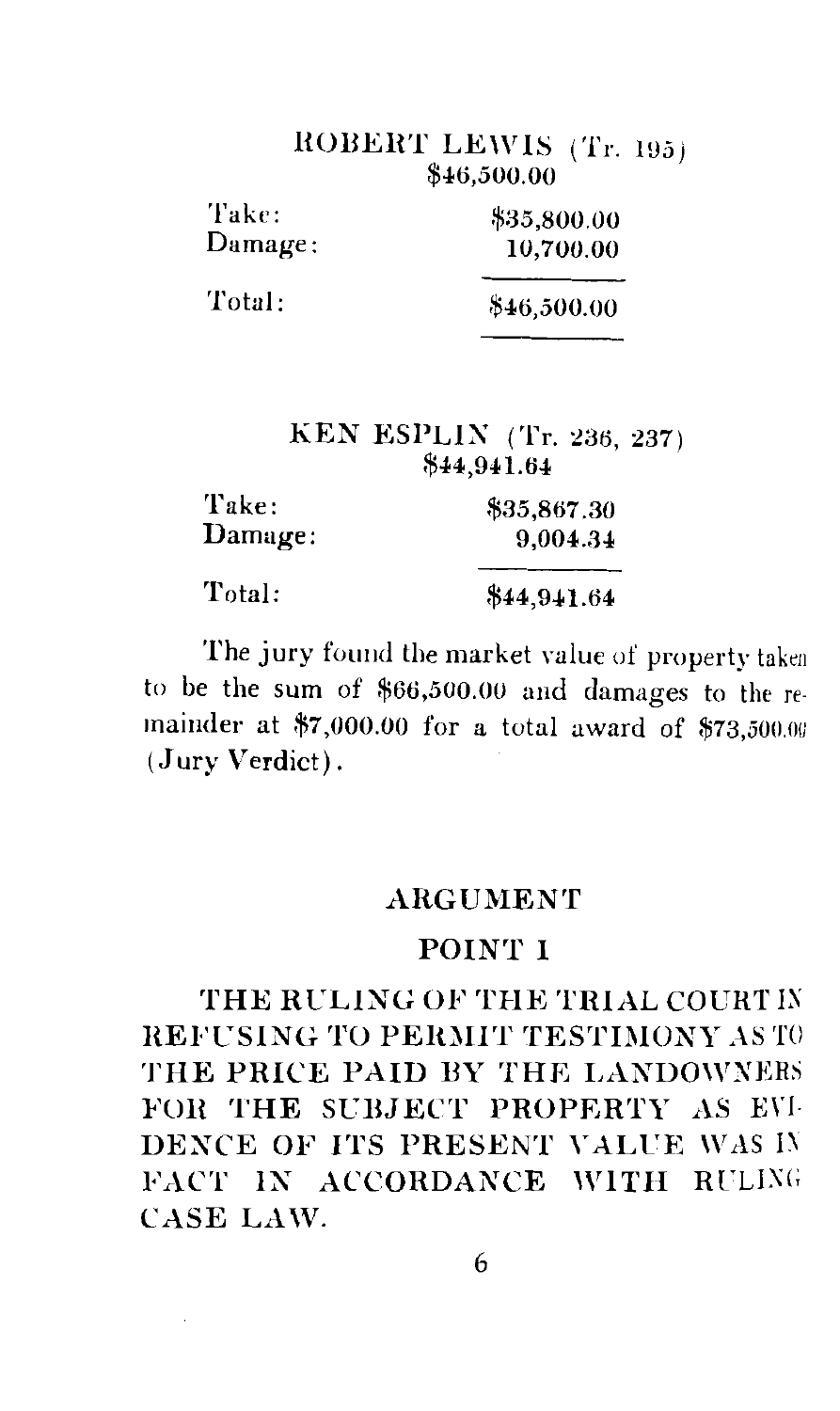Whether or not a given sale is to be admitted or excluded is an issue which this court has long recognized is lying within the sound discretion of the trial judge, so long as such discretion is not abused. Salt Lake County v. Kazura, et al, 22 Utah 2d 313, 452 P.2d 869: Nichols, Eminent Domain, Sec. 21.31, Vol. 5, p. 442 (3rd Ed.); State v. Peek, 1 Utah 2d 263, 265 P.2d 630.

It should be noted that the area of the subject lots had been earmarked for condemnation beginning with public hearings as early as  $1957$  (Tr. 221). The area was likewise void of sales for a long period of time and had also been rumored to be under threat of condemnation for the expansion of Dixie College  $(Tr, 177, 180)$ . Furtheremore, the sale in question occurred in 1964 and there had been a very substantial increase in land values in the St. George area beginning in 1968 (Tr. 122, 124,  $155$ ).

The trial judge quite succinctly announced the court's thinking on the issue in its ruling on the matter during trial and in its ruling upon the Motion for New Trial. It is significant to quote a portion of the Court's comments:

> "\*\*\* The Court, as I have stated, felt that it may have been misleading and confusing; one, because it involved the subject property; two, because there was considerable time that had elapsed in this area; this court having had the benefit of other condemnation proceedings and being in a position to take judicial knowledge of the change in the market value in Washington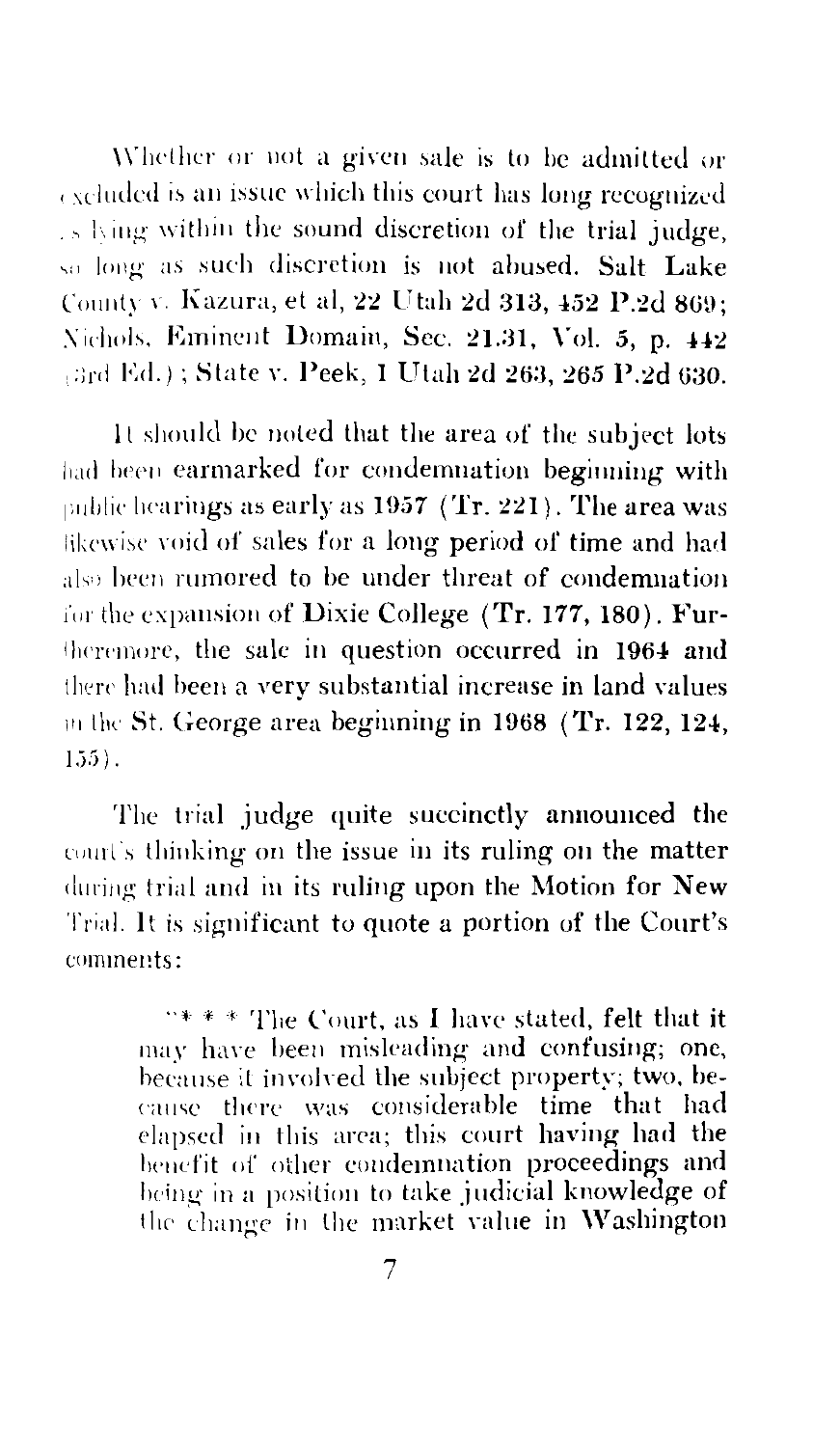County and particularly in the municipal limit. of St. George.

\* \* \*  $\Lambda$ nd the Court further realizing that under the proof that the entire area had been under the nebulous aurora of condemnation for some particular time; the court feeling that  $\frac{1}{100}$ have had a misleading value or misleading effect as to values on the trier of fact and therefore that was—the objection was sustained and the court feels no prejudicial error was committed at that time and overrules and denies your motion for a new trial on that basis." (Tr. Supp. 3, 4).

In Knollman v. United States (6th Cir. 1954), 214 F.2d 106, the court stated that it was the trial judge who knows the community, knows the areas of development, and is able to take judicial notice of expanding city limits. This rule was applied by the Kansas Supreme Court in sustaining the trial judge's refusal to allow in cYidence a sale of condemned tract which had occurred  $2\frac{1}{6}$  years prior to the condemnation action. State Highway Commission v. Lee, 485 P.2d 310.

We submit that under the well recognized rule of law and the evidence presented, the trial judge did not abuse his discretionary powers in rejecting the prior sale of the condemned property and no prejudicial error was committed.

#### POINT II

## THE RULING OF THE COURT PERMIT-TING DEFENDANTS' EXPERT WITNESSES TO USE A PLAT OR MAP SHOWING THE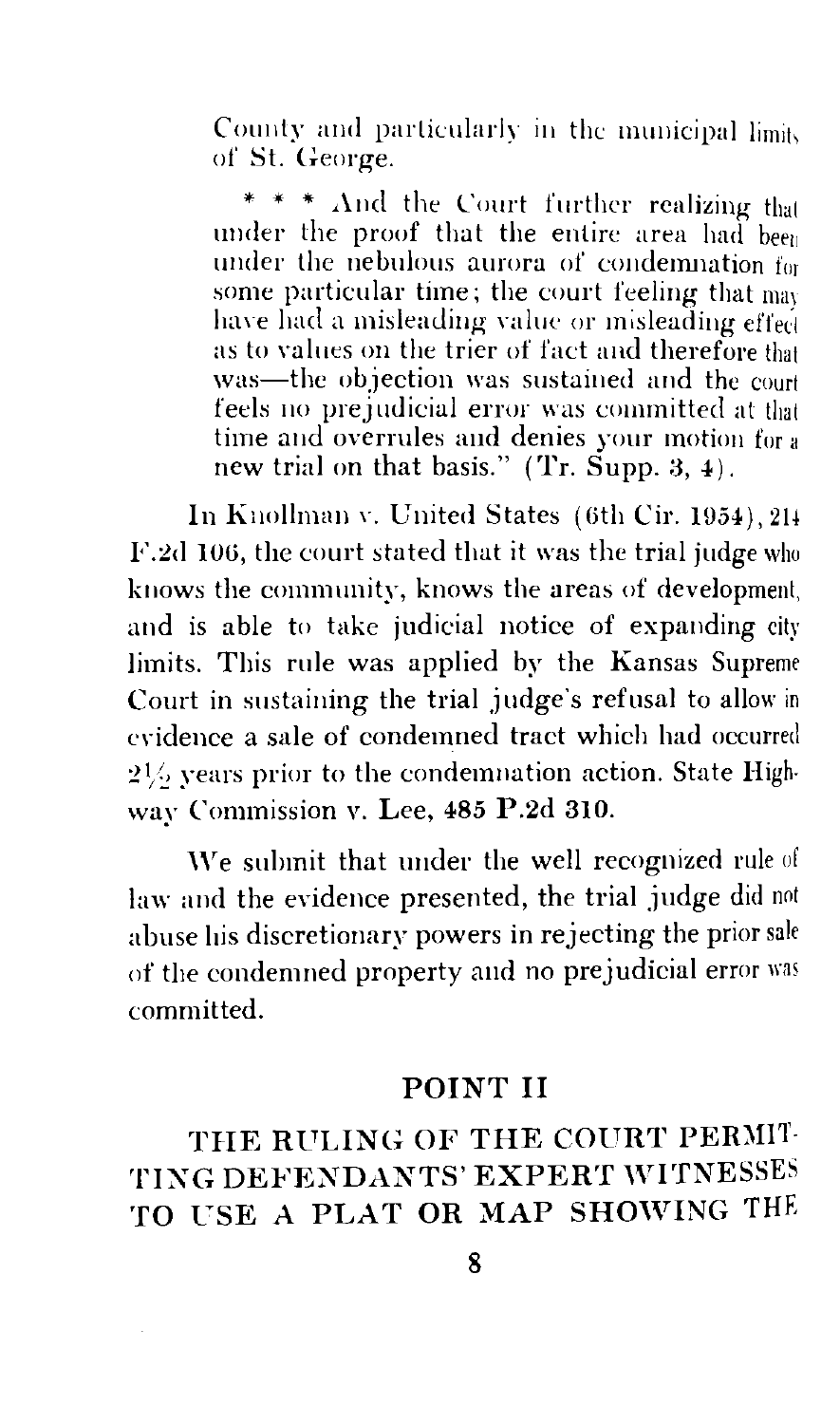## LAND DIVIDED INTO LOTS AS ALLOWED BY ORDINANCE AND CUSTOM WAS NOT ERROR.

At the outset of the case, the Road Commission in-Irr duccd into evidence an elaborate trial map of the subject properties showing the three separate parcels as being part of the Official Townsite of St. George City as platted on the Official Records and bounded by dedicated streets (Ex. P-1).

The exhibit further disclosed a subdivision of each city hlock into city lots and transposed over said blocks and lots was an overlay showing the manner in which the ''taking" would effect the properties in question.

The peculiar aspect of the state's case arose when they took the position that the land should be considered only on an acreage basis without regard to the plat or designation of lots and blocks. In other words, the Road Commission, from the inception of the case, set out to impress the jury with the fact that they were condemning raw acreage and not city lots and blocks.

Point "II" of Appellant's brief is permeated with slatemeuts which fail to take into account many of the undisputed salient facts of the case. At the inception of counsel's argument under "Point II," he injects into tlw case that we are here dealing with *"5.* 72 acres of raw, unimproved land," although in the next sentence he conredes that the property lies within the platted area of St. George City, hounded by dedicated streets and located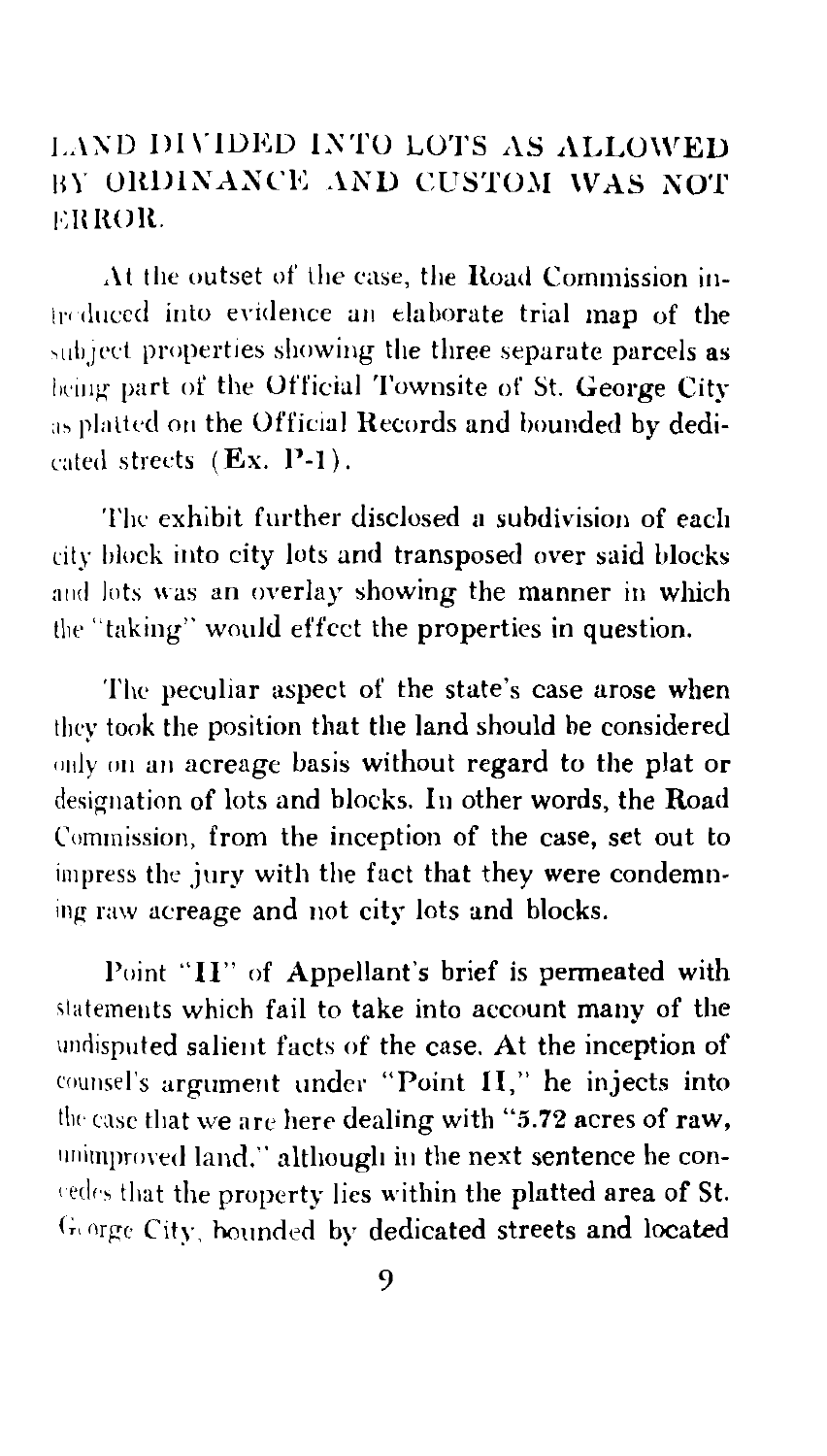within designated city lots and blocks. The fact that the off-site improvements had not in fact been installed or constructed could not defeat the fact that the subject lands were residential building lots and that the abutting streets were in fact dedicated to public use.

The witnesses for the landowners took into accome the fact that the subject properties were unimproved and approached their valuation of same on that basis  $(Tr, 29, 60, 72, 132, 142, 156)$ . These same witnesses testified with respect to the cost of installing such "oft. site" improvements and predicated their opinions  $\omega_0$ value based upon such considerations (Tr. 86, 170-172).

When counsel for the State argues that the jury could be misled "to believe that the properties were fully improved lots 'ready for resale,' " he obviously fails to acknowledge the pertinent testimony given by the land· owners' expert witnesses who both testified that the land was undeveloped on the date of taking and that the "off-site improvements, consisting of streets, curb and gutter, sewer, water and power, would have to be sup· plied at an estimated cost of \$1,500.00 per lot (Tr. 77. 168). Furthermore, the trial judge gave implicit instructions on this issue. (See Jury Instruction Nos. 10, 19.  $22, 23, 24, 25, 26;$  R.  $27, 36, 39, 40, 41, 42, 43.$ )

It is then suggested that the procedure of the instant case violates the rule of law announced in the of State v. Tedesco, 4 Utah 2d 248, 291 P.2d 1028. W. submit that the facts and issues are not appropo.

The landowners' witnesses testified to a before an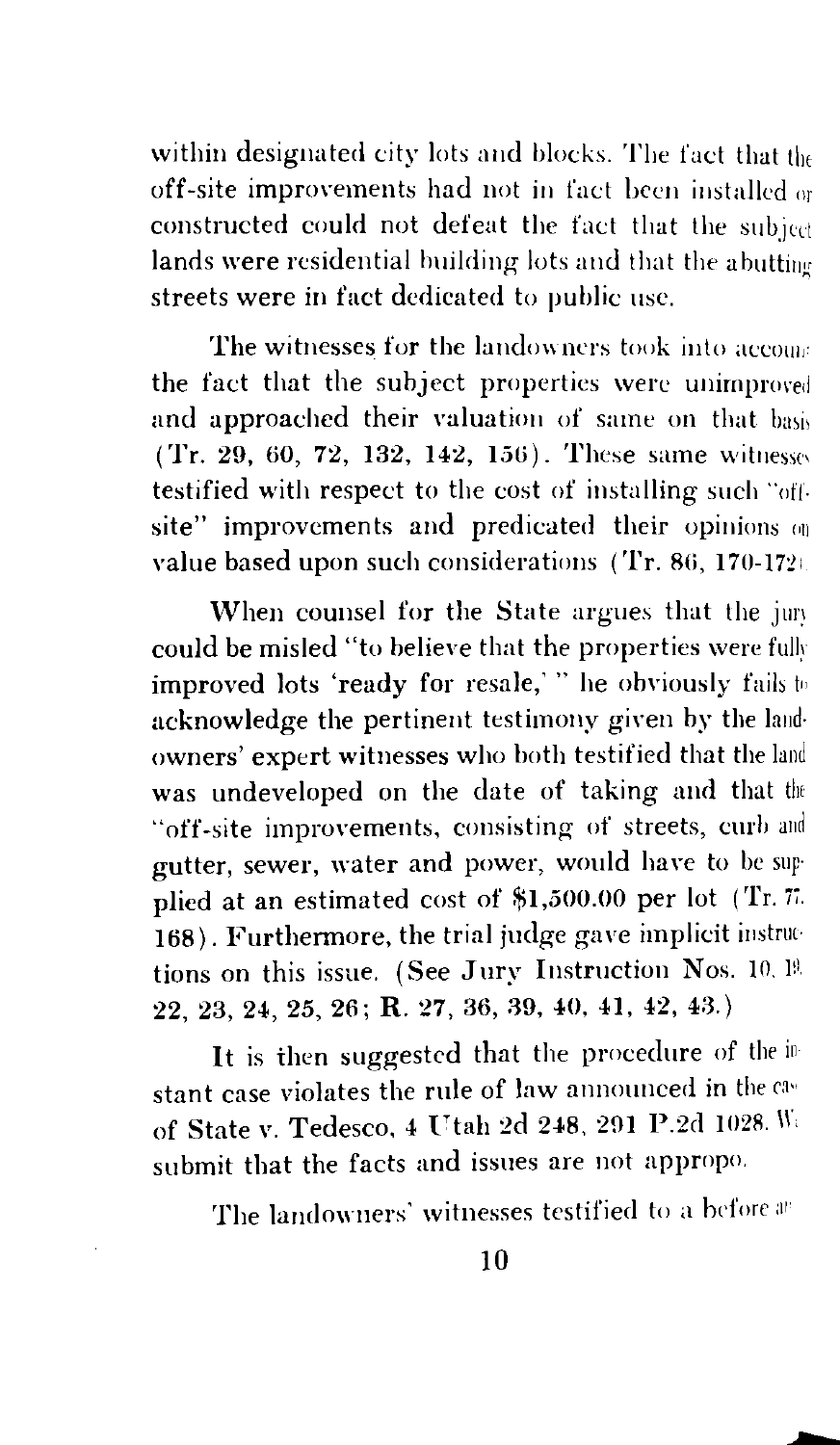after value of the total tract (Tr. 72, 73, 157, 158), and further testified that the approach used was to determine what the entire tract would sell for on the open market  $\mu_a$  single purchaser, taking into account the condition of the land at the time of the taking, and its highest and best use (Tr. 74, 75, 76, 77, 120, 132, 133, 165).

These same witnesses also testified that the lands were subject to development in many different manners and that the plan exhibited (D-1) was merely one such use  $(Tr. 74, 96, 167)$ . How could a jury conceivably be misled or confused in the light of such testimony?

The "highest and best use" of the properties was never in dispute. Expert witnesses for both the state and landowners agreed without exception that the "highest and best use," was for single and multiple family residential development (Tr. 72, 76, 194). The landowners presented evidence that the city lots of the size and shape involved herein, and as permitted by Ordinance in effect at the date of the taking, were routinely and commonly developed in the manner illustrated by Exhibit D-1 (Tr. 145-149, 185, 259, 261). Although Exhibit "D-1" illustrated the subject properties to be divided into 23 lots, there was no effort on the part of the expert witnesses to approach the issue of just compensation on the basis of determining what amount the 23 lots would sell for to 23 separate purchasers, but rather to show a method of use and development which would appeal to a single purchaser who would buy the total tract as one unit. Furthermore, the method of use and development as depicted by Exhibit "D-1" was not presented as the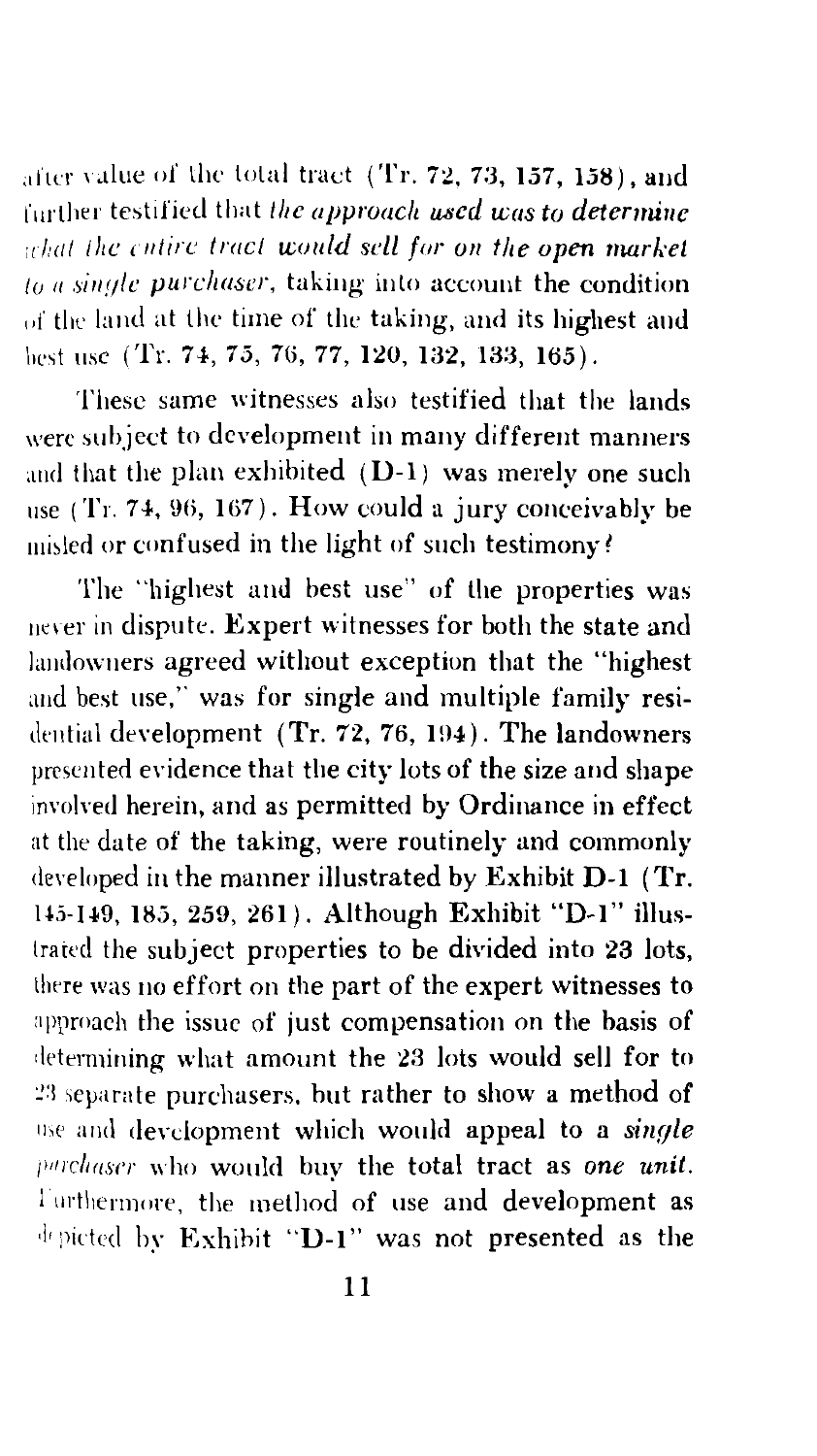exclusive method of use and development, but merely one of several which a buver would, in the opinion of the expert. consider (Tr. 120, 165).

The state claimed error because the use of the plat (Exhibit D-1) caused the jury to speculate and to value the land as subdivided lots that did not exist at the time of the service of summons.

The Supreme Court of Montana in rejecting the contention of error in a similar case. Montana State Highway Comm. vs. Jacobs, 435 P.2d 274, stated:

> "The plats were shown to illustrate the basis of the testimony by way of demonstrating what path the new highway followed through the property and the shape of the two pieces into which it had been divided. They also demonstrated that the property was truly adaptable for a residential  $subdivision$

> The State claims that showing these plats to the jury was reversible error because they caused them to speculate and to value the land as lots and roads that did not exist at the time of the service of summons. The jury was well aware that these plats did not represent the tract as it existed at the date of summons or at the time of trial. While Mr. Marsden was on the stand he stated on both direct and cross-examination that these plats did not show improvements that were actually in existence. Several large acrial photographs were in evidence showing clearly that the tract was raw land. Throughout the entire trial it was made entirely clear that there were no inprovements on the land and it was not to be rel ued as if there were. In its instructions to  $t^{\frac{1}{n}}$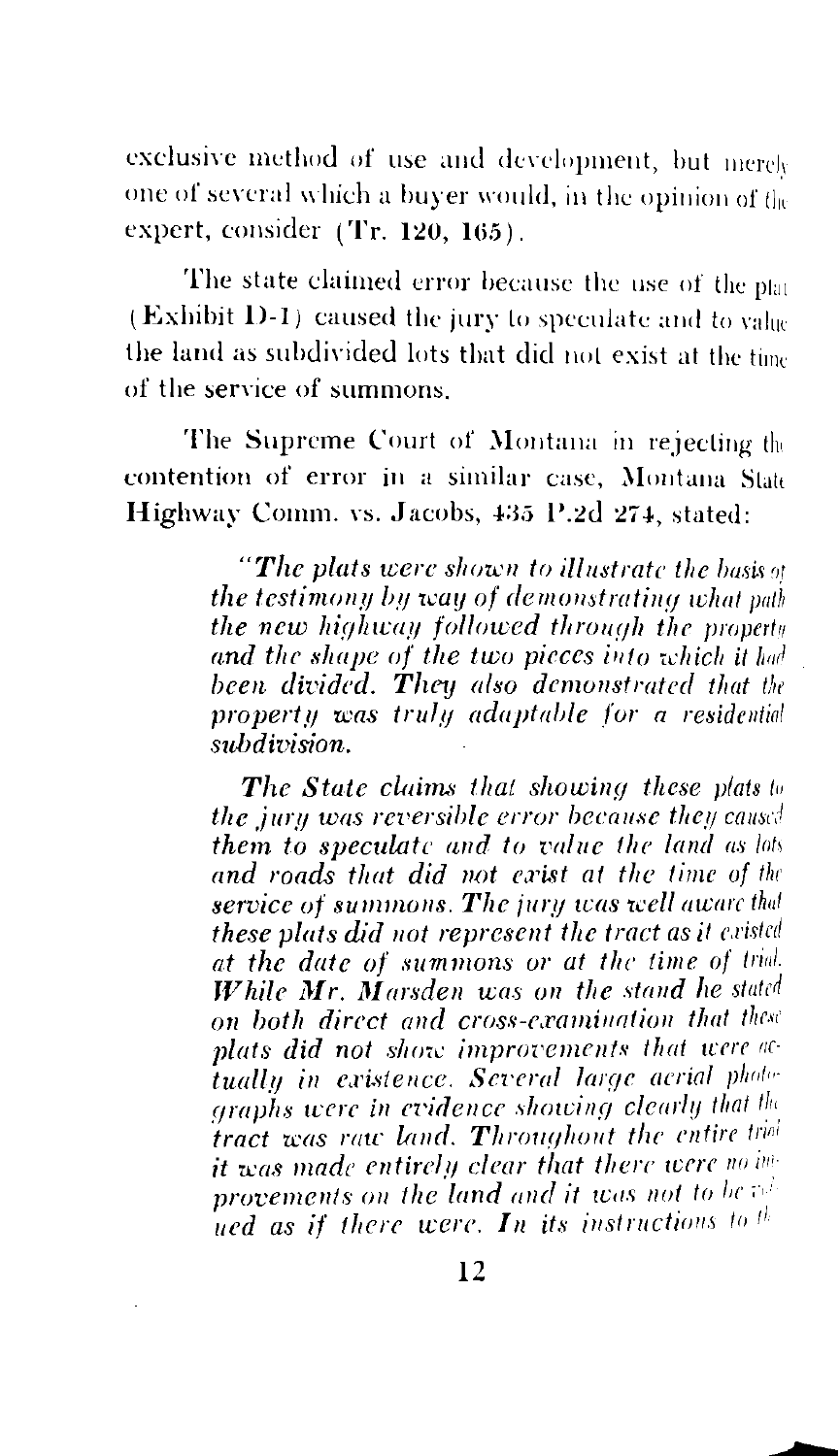jury, the court made it clear that the jury was not to speculate or guess what the land would be worth in the future but to value it as it was

 $\lfloor 15 \rfloor$  It is common practice to allow a witness to use such aids as these plats to illustrate his testimony to the jury. Whether the use of these aids is proper rests largely in the sound discretion of the trial judge. Unless there is a manifest abuse of this discretion we will not overturn the lower court's discretion in the matter." 98 C.J.S. Witnesses § 327, p. 28.

In the case of State of Alaska v. 7.016 acres, et al, 466 P.2d 364, the state objected to the introduction into evidence of a proposed subdivision plan arguing that evidence of potential uses to which condemned property may be put must be limited to those which are reasonably and naturally adaptable in the foreseeable future, and that evidence of a property owner's plan to subdivide property into lots, where no significant steps had been taken to effect the subdivision, was inadmissible because of being too remote and speculative to merit consideration by a jury.

It was stipulated at the trial that the "highest and best use" was for subdivision, not unlike the subject case. All of the evidence tended to show that the property was adapted for subdivision development. In rejecting the argument of the state, the court announced.

> "\*\*\* Where the adapability of the land for subdivision use is shown to be reasonably probable, and not too remote or speculative, then a subdivision plat is admissible as illustrating the po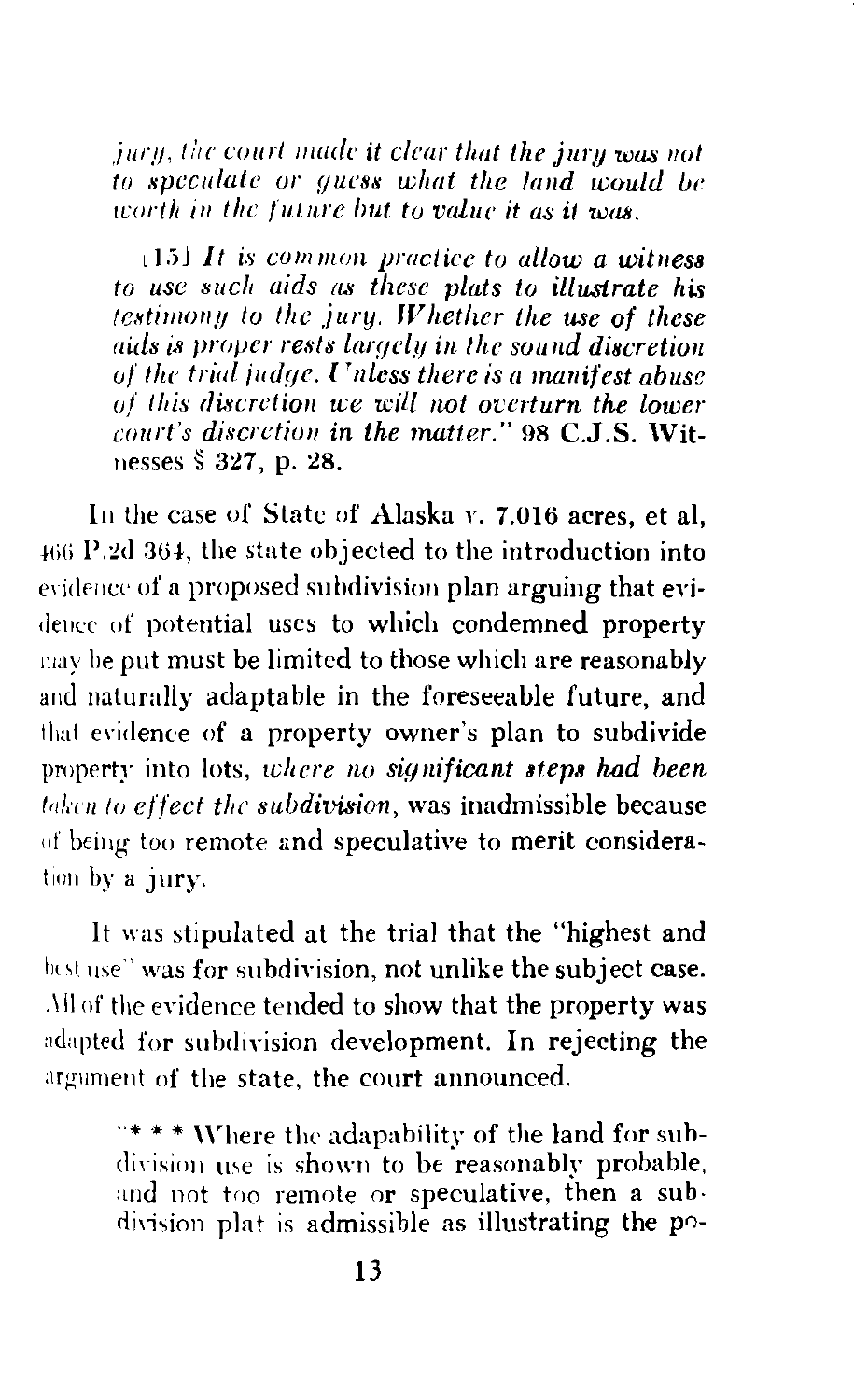tential and reasonably probable use. Citing 5 Nichols, Eminent Domain, Section 18.11 (2): 26 A.L.R. 3rd 780-837.

The use of a plat or map to illustrate an expert with nesses opinion or testimony has long been recognized as proper and not an invasion of jury province. 5 Nichols on Eminent Domain (3rd Ed.), Section 18.11(2) at P. 157; City of Wichita v. Jennings, 199 Kan. 621, 433 P.2d 351; Board of Education of Logan City School District v. Croft. 13 Utah 2d 310, 373 P.2d 697 In Commonwealth Dept. of Highway v. McCready (Ky. 1963), 371 S.W. 2d 485; The Highway Commission of Kansas v. Lee, 485 P.2d 310. While the expert witness for the landowners testified that the map or plat emploved  $(EX, D-1)$  was considered, it was not the sole or decisive factor in the formation of their opinions as to market value.

The issue under discussion was raised in the recent case of State of Utah, by and through its Road Commission v. Jones, 24 Utah 2d 154, 467 P.2d 420. In the Jones case, the state argued, as they do here, that it was error to permit the testimony of defendants' expert witness, who arrived at his value on the basis of rural homesites, after taking into consideration the cost a developer would have constructing highways, a water system and other untilities on the ground, and that the subdivision involved had not been developed beyond the mapping and platting stage, citing the case of State of Utah v. Tedesco, supra, in support of such contention.

This court rejected the alleged error observing that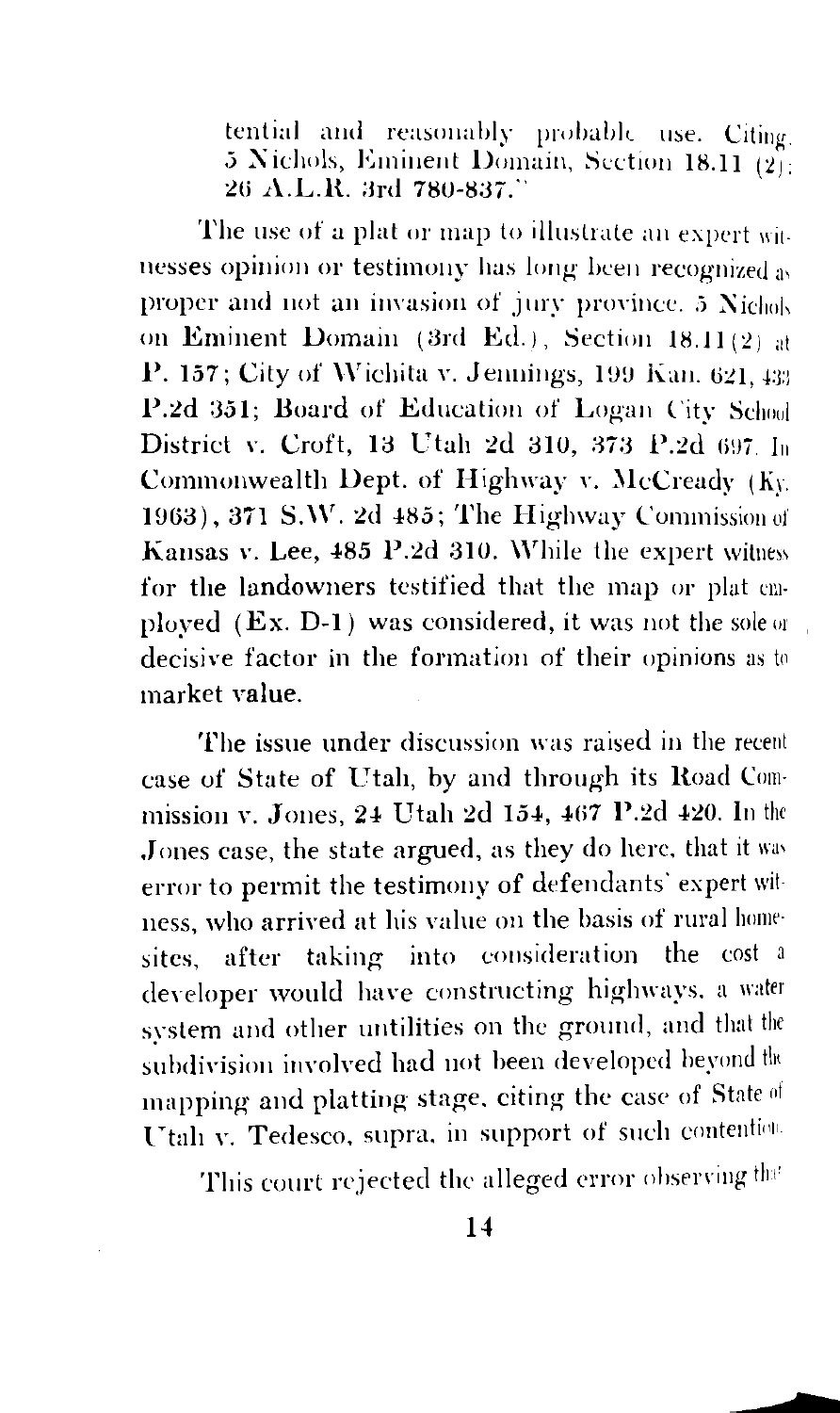the expert witness had taken into account the various costs of developing the subdivision in arriving at his estinate of market value.

The attempt of state counsel to disguise the facts as being annologous to the Tedesco case, supra, finds no support in the record.

Under the authorities cited herein and the evidence as supported by the record, there was no error in permitting the expert witnesses for the landowners to develop their market value in the manner employed.

#### POINT III

## THE DEFENDANT LANDOWNERS MET THEIR BURDEN OF PROOF ON ALL PHASES OF THE CASE.

The state charges that the defendant-landowners failed in their burden of proof. This issue has been raised by the Road Commission in several recent cases: State vs. Hawes, et al. 20 Ut. 2d 246, 436 P. 2d 803 (1968); State of Utah v. Style-Crete, Inc., 20 Utah 2d 365, 438 P.2d 537 (1968); State of Utah v. Bingham Gas & Oil Co., 21 Utah 2d 66, 440 P.2d 260 (1968); State of Utah v. Williams, et al, 22 Utah 2d 301, 452 P.2d 548 (1969), and this Court has, in each instance, responded in clear and unequivocal language. The landowner is not under the onerous burden of proving damage by "clear and convincing evidence," but rather, is required to satisfy only the ordinary "preponderance of the evidence" rule. Interestingly, the state's expert wit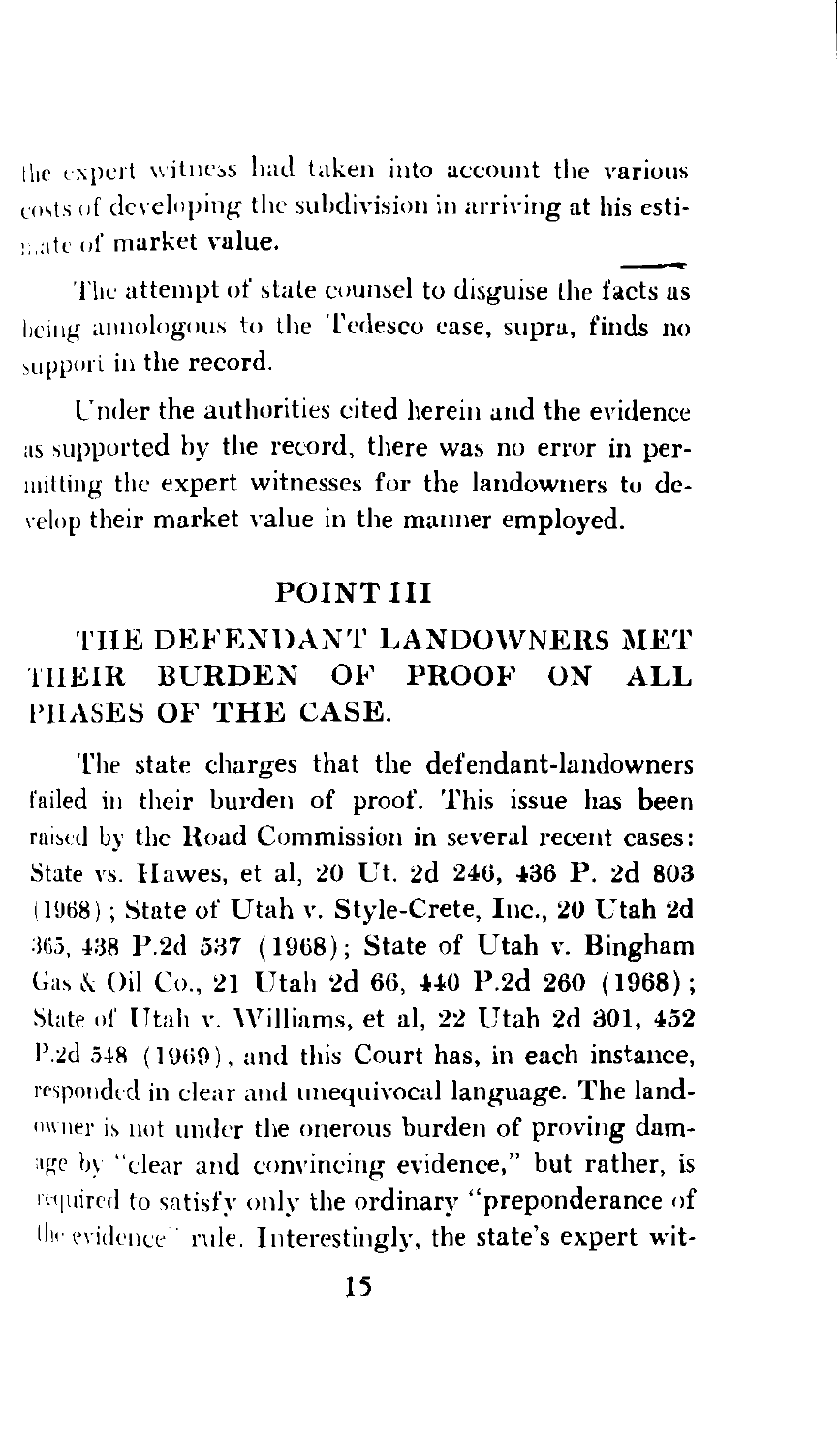nesses found greater severance damages than did the landowners' expert witnesses, and the value of the take was amply sustained by competent probative testinom and evidence

### POINT IV

## THE VERDICT WAS SUPPORTED BY COMPETENT EVIDENCE AND WAS NOT **EXCESSIVE.**

The thrust of the appellant's argument claiming excessiveness of the verdict seems to be founded in part upon the sale of two parcels of land by the Respondents which occurred in 1968 and 1970, prior to the condemnation, and in the area of the subject property.

The 1968 sale was made under rumors of condemnation and in an area of possible projected freeway development which prompted the owners to accept a deflated price for their property (Tr. 269). The other sak relied upon was under similar conditions and location and was not considered to be an "arms length transaction" by one of the experts for the landowners (Tr 279). Under these circumstances, it was a proper issufor the jury to consider and accept or reject and give such testimony the weight they considered proper.

In the rase of State Road Commission v. Silliman 22 Utah 2d 33, 448 P.2d 347, this court set aside a vedict which was in excess of that testified to by any winess and held the verdict was excessive "as a matter  $law$ ." The court noted, that, otherwise, the verdict  $ce$